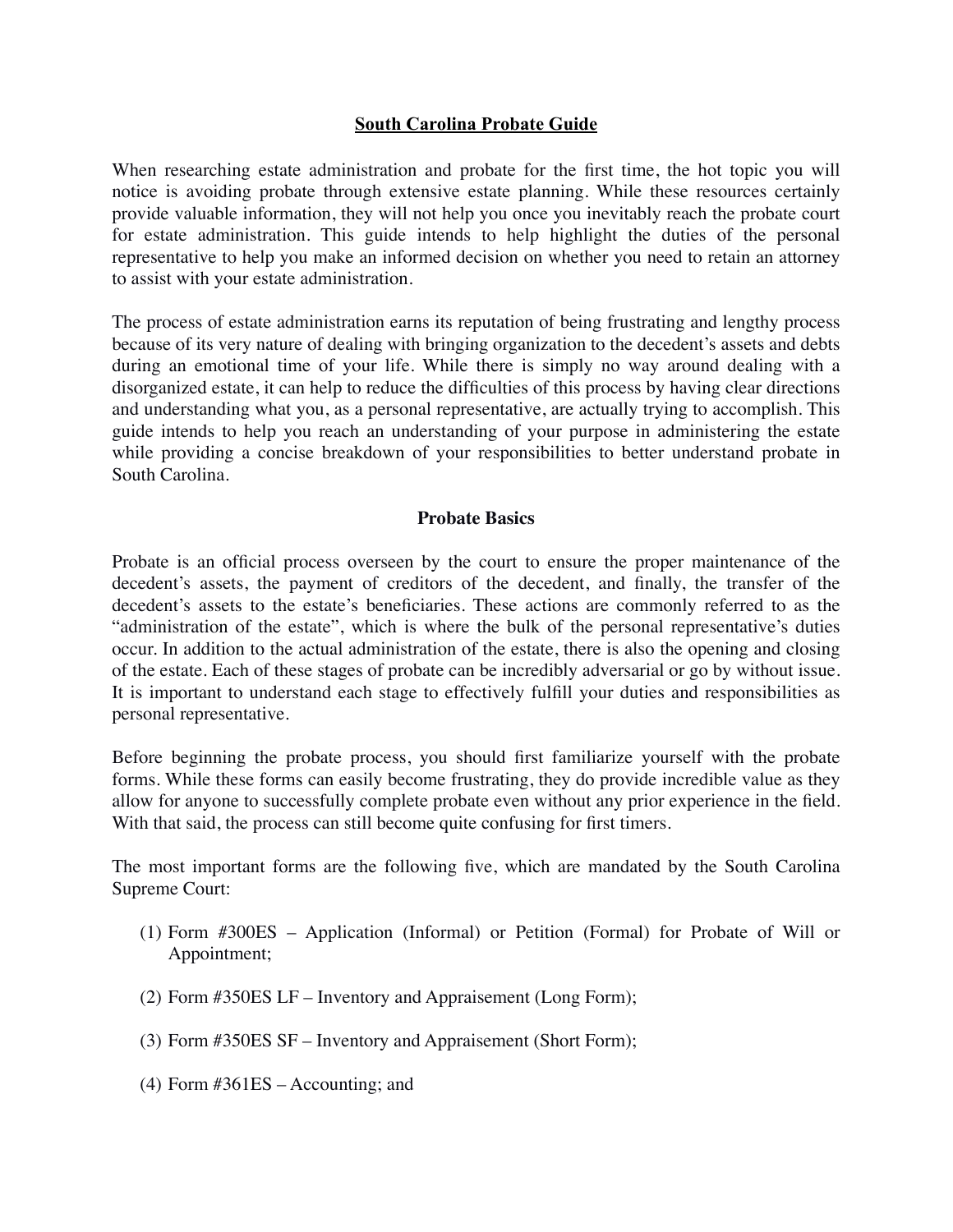(5) Form #371ES – Statement of Creditor's Claim.

In addition to these five forms, the South Carolina Court Administration has also designated a series of discretionary forms that are frequently used in the administration of an estate.

## **I. Opening of an Estate**

If you believe that you are the proper party to serve at personal representative of the estate, you should first review the South Carolina Code to confirm whether you are the proper party. South Carolina Code  $\S$  62-3-203(a) stat that whether the proceedings are formal or informal, persons who are not disqualified have priority for appointment in the following order:

- (1) the person with priority as determined by a probated will including a person nominated by a power conferred in a will;
- (2) the surviving spouse of the decedent who is a devisee of the decedent;
- (3) other devisees of the decedent;
- (4) the surviving spouse of the decedent;
- (5) other heirs of the decedent regardless of whether the decedent died intestate and determined as if the decedent died intestate (for the purposes of determining priority under this item, any heirs who could have qualified under items  $(1)$ ,  $(2)$ ,  $(3)$ , and  $(4)$  of subsection (a) are treated as having predeceased the decedent);
- (6) forty-five days after the death of the decedent, any creditor complying with the requirements of Section 62-3-804(1)(b);
- (7) four months after the death of the decedent, upon application by the South Carolina Department of Revenue, a person suitable to the court.
- (8) Unless a contrary intent is expressed in the decedent's will, a person with priority under subsection (a) may nominate another, who shall have the same priority as the person making the nomination, except that a person nominated by the testator to serve as personal representative or successor personal representative shall have a higher priority than a person nominated pursuant to this item.

After you have confirmed that you are the proper party, you should begin to review the information requested by Form #300ES referenced above and then begin filling in the information requested including any documentation required. In some counties, the court will have a packet and checklist, which can be a very helpful resource in submitting the proper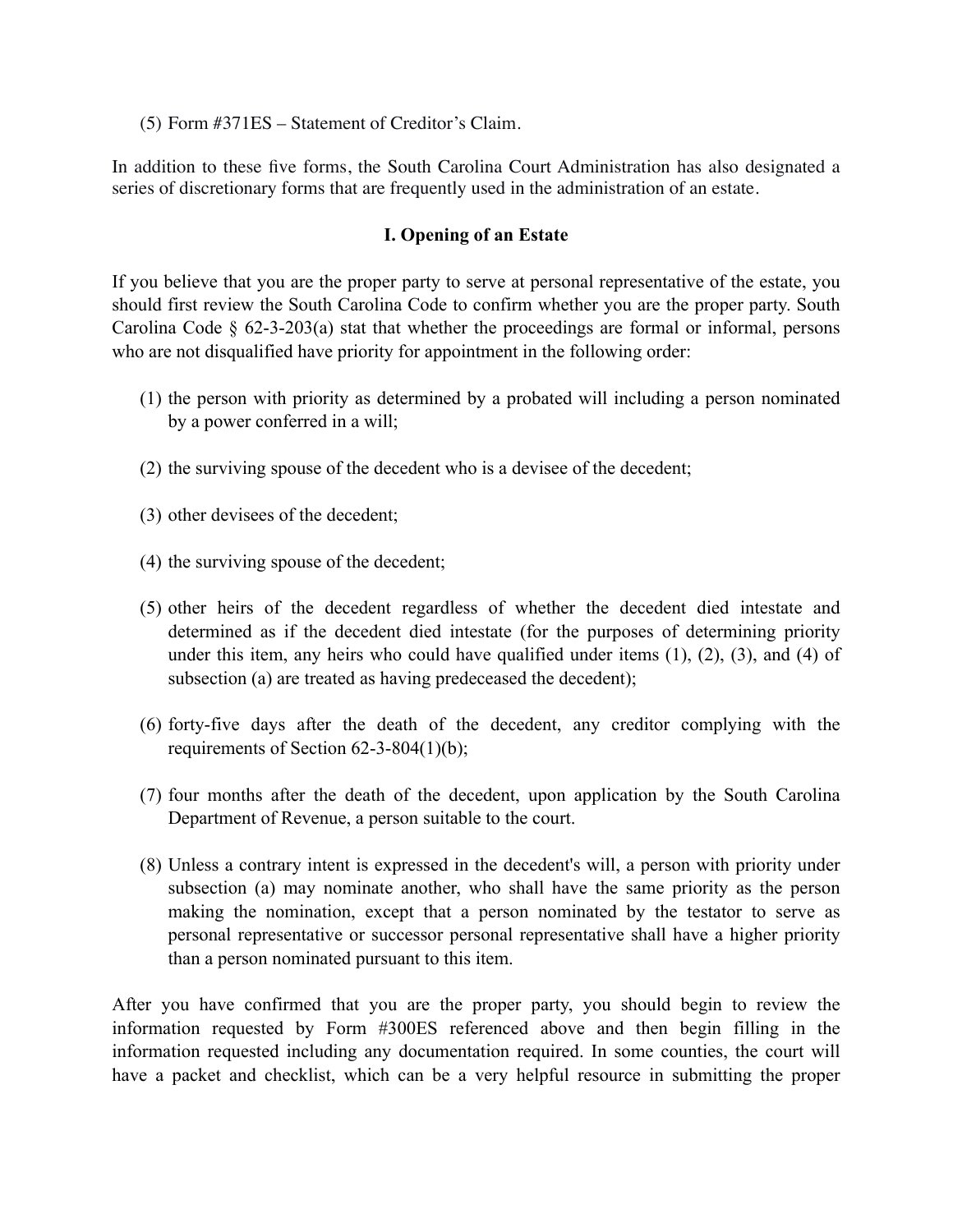paperwork. Typically, you will need to submit a death certificate and the last will and testament (if applicable) to open the estate; however, rules can vary slightly from county to county.

The funeral home will often have a certified death certificate, which you can use to open the estate, but you will often need additional death certificates to use throughout the course of the estate administration. These can be requested from South Carolina DHEC and are typically delivered between five to seven business days.

One aspect of the application that takes some prior knowledge or understanding is the selection of the application for informal versus the petition for formal. Formal proceedings will typically occur when two parties apply to be appointed as personal representative. In this situation, you will have higher duties of notice and be required to appear before the court for a hearing to determine the personal representative.

After you have identified whether you have priority to serve as personal representative, whether to apply for informal or petition for formal appointment, and filled out Form #300ES including the required documents, you can move on to submitting everything to the court. Once all of the appropriate documents are properly submitted to the court, the Judge will often make an appointment of personal representative within a matter of days up to several weeks depending on the venue. The appointment will include certificates of appointment, which are necessary documentation for many of your tasks as the personal representative.

## **II. Administration of an Estate**

Following your appointment as personal representative, your focus will then shift to the assets and debts of the personal representative. With this in mind, you should immediately prepare your notice to creditors to be submitted "in a newspaper of general circulation in the county". South Carolina Form #370ES includes all the necessary information and instruction required to be included in this advertisement. The timing of this notice is critical because the estate may be closed at the earlier of one year from the date of death or eight months following the first publication of the notice to creditors. You should also use Form #305ES to send notice to the heirs and devisees that you have been appointed as the personal representative. This is required to be sent within thirty days of your appointment.

## *Assets:*

The personal representative must then begin locating all of the decedent's real and personal property, assets, financial accounts, and any other belonging to report to the court through the inventory and appraisement. The most important assets to identify with specificity are accounts in the name of the decedent and real property evidenced by titles in the name of the decedent. These must be physically transferred out the decedent's name and would require reopening the estate to transfer to beneficiaries should it be missed during the estate administration. Outside of accounts and titled property, personal property, courts typically accept the inventory and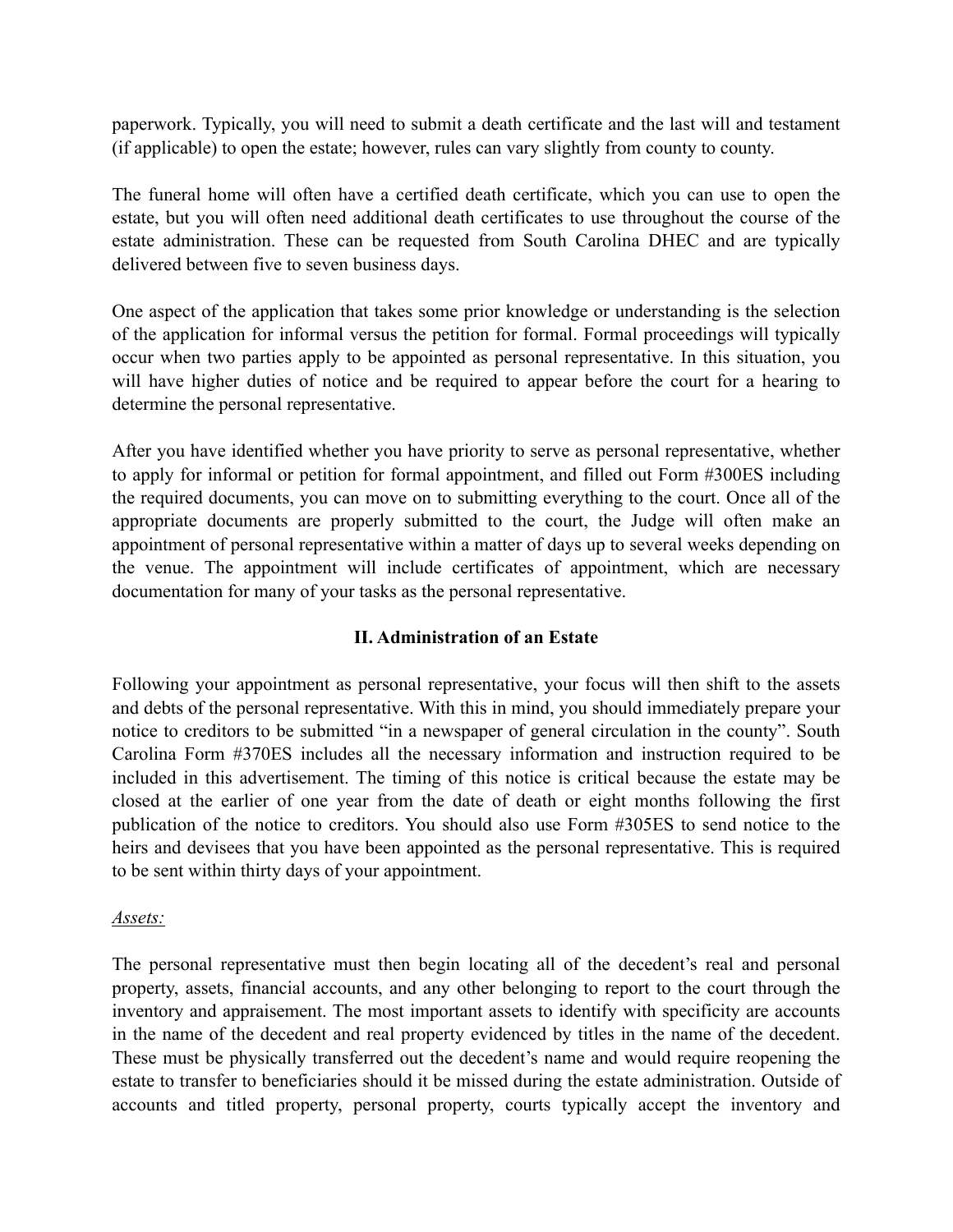appraisement with property generalized in categories such as furniture, clothing, artwork, jewelry, kitchenware, tools, etc. and given approximate values.

# *Debts:*

During the time following the notice to creditors, you will begin to receive notices of creditor claims. Creditors must submit these claims to within the time period of the earlier of eight months from the notice to creditors or one year from the decedent's date of death. If the creditor misses this time period, the creditor will lose its right to payment of the debt. This does not affect secured creditors.

When receiving these claims, you should ensure that you keep note of the creditor and the amount of the claim, but do not pay any of these until after the creditor's claim period has expired. These claims received require a response "within sixty days after the presentment of the claim, or within fourteen months after the death of the decedent, whichever is later, the personal representative must serve upon the claimant a notice stating the claim has been allowed or disallowed in whole or in part."

While you do have the option to allow or disallow at the latest time defined above, it will typically benefit you to begin addressing these claims as soon as the creditor's period has expired. This will benefit you by allowing you to reply to claims with full knowledge of the amount owed to creditors and the value of the estate's assets.

## *Taxes and Expenses:*

Finally, while not necessarily creditors, the personal representative must pay final taxes and expenses in the estate administration for the decedent.

# **III. Closing an Estate**

In closing the estate, the personal representative should prepare the accounting (Form #360ES), the petition for settlement (Form #412ES), the notice of right to demand hearing (Form #416ES), and the proposal for distribution (Form #410ES). Filing these final forms with the court and providing to the interested party will have the estate in a position to close.

Once the estate is settled, the estate administrator may begin distributing the assets to the heirs or devisees. If there is a will, the executor should follow the decedent's wishes. If there is no will, then the South Carolina default rules will apply and be distributed accordingly.

# **Frequently Asked Questions about Probate**

## **How long does Probate last?**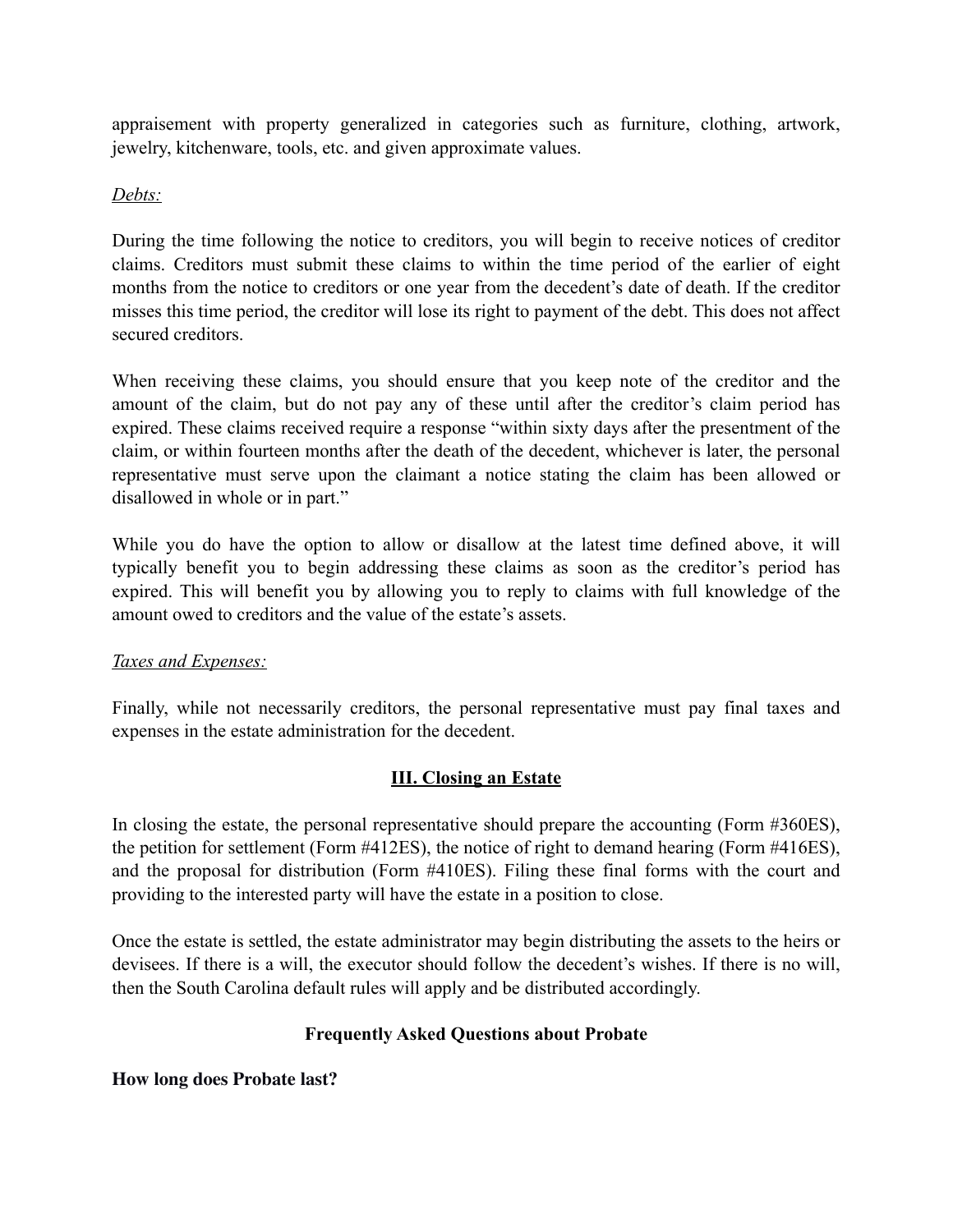Probate will take at least eight months when you file the notice to creditors in a timely manner; however, the process can take longer depending on different elements such as difficulties in identifying assets, disputes between interested parties, litigation with a third party, or any other number of problems that may occur.

#### **How much does probate cost?**

The estate fees in the probate court begin at \$25 and go all the way to \$845 plus a faction of one percent of the estate value. Although the fee structure within the probate court is clear, there are many factors that can take an estate with apparent value to consumed by debt depending on the number of creditors. Additionally, fees can accrue by use of attorneys, accountants, or other professionals during the estate administration.

### **Do I need a will to go through Probate?**

Wills are beneficial in the administration of the estate but are not required. If a person dies intestate, meaning without a will, the estate will pass to the person's heirs based on South Carolina law.

### **Do you have to have an attorney represent you through probate?**

An attorney is not required, but it can be valuable where the estate has enough value to cover the expenses Since probate is a court proceeding and it may be necessary to file documents such as summons or petitions with the court, it might be beneficial to have an attorney handle the process.

## **Can you avoid Probate?**

Avoiding probate is a commonly used phrase by many estate planning attorneys, but to say you can avoid probate is misleading. Legally, every decedent's estate must go through the probate court to address creditors, taxes, and determine whether any assets can be distributed to beneficiaries. When an estate planning attorney refers to avoiding probate, it really means limiting probate.

Estate planners accomplish this limiting of probate by avoiding the need to engage in tedious property transfers under the supervision of the court by holding all of your titled property and accounts in a trust or in joint ownership. This ensures that property immediately transfers at death rather than at the approval of the court. Additionally, estate planning can give much more clear instructions to the distribution of property rather than following the state law approach.

In addition to providing simplicity in your responsibilities as the personal representative, holding property in a trust will typically keep the value of the estate under \$25,000.00. Estates under this